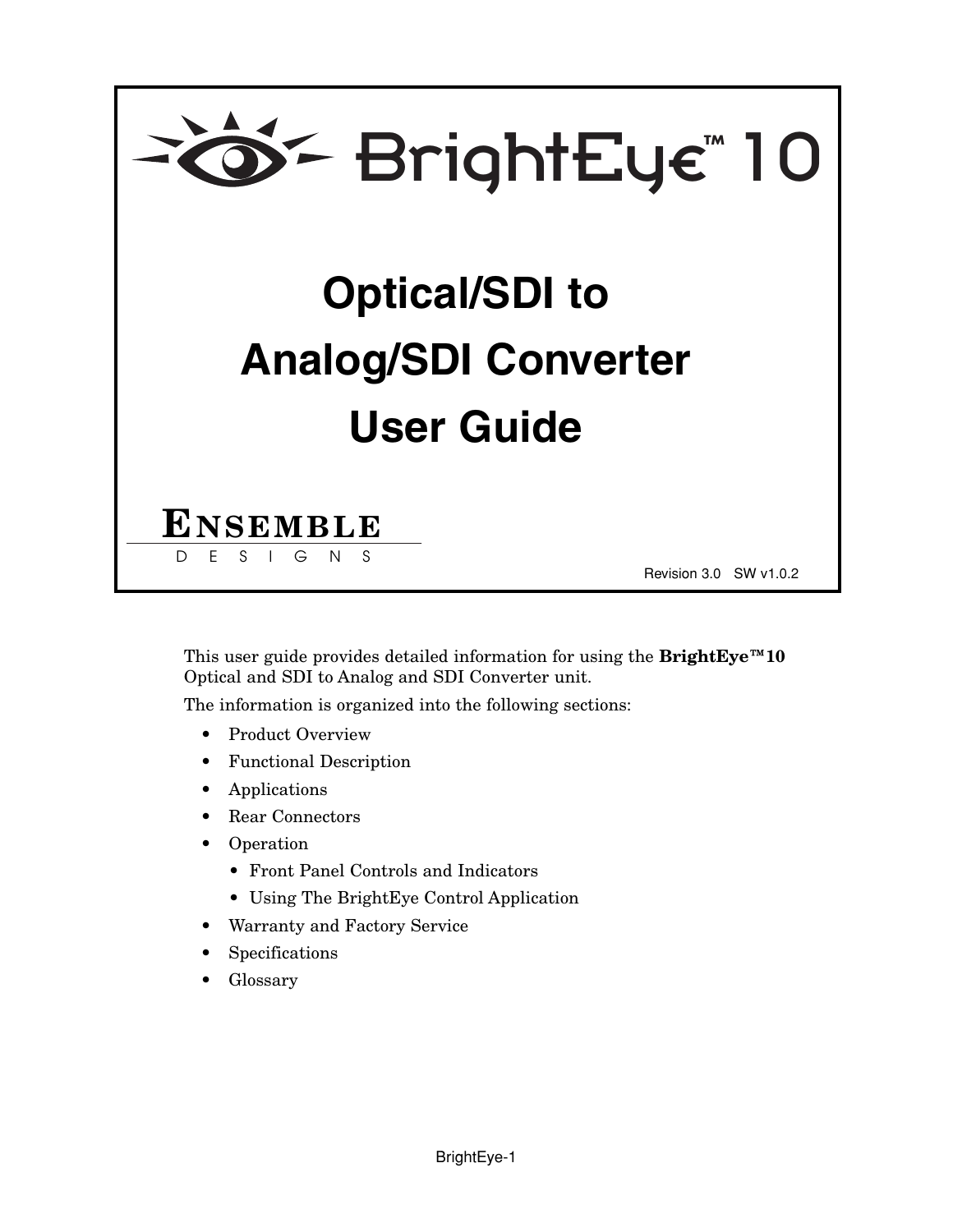#### **PRODUCT OVERVIEW**

The BrightEye<sup>™</sup> 10 is a digital to analog video converter with both SDI (electrical) and fiber optic inputs. Output formats include Beta and SMPTE component, RGB, and composite (with simultaneous S-Video Y/C). Video processing, encoding, and analog conversion are performed digitally at 12 bits of resolution with 8 times sampling.

Front panel controls select between the optical and SDI input, choose the analog output format, and adjust gain. The BrightEyeControl application is provided to allow remote control of the unit from a personal computer with USB support.

The reclocked SDI output follows the input selector, thus providing optical to electrical conversion when the optical input is selected. BrightEye 10 combines fiber to SDI conversion and QC monitoring in one compact unit.

A glossary of commonly used video terms is provided at the end of this user guide.

#### **FUNCTIONAL DESCRIPTION**

As shown in the functional block diagram below, serial digital video is fed to the converter on a single BNC connector. Or, an optical input can be connected to the standard SC connector provided. Selection of the input type is made with the front panel controls.

The SDI input is routed directly to the SDI Out BNC and the reclocking and deserializing circuitry before entering the D to A converter. The optical input, if selected, also passes through the reclocker and deserializer before being converted to analog video.

The converted analog signal is then encoded to the desired output format as chosen on the front panel or with the BrightEye Control application. During this stage, gain can be adjusted for the correct output levels.

BrightEye 10 is powered by a 12 volt DC universal power supply. This power supply can accept an input voltage between 90 and 230 volts, at 50 or 60 Hertz. It uses a standard IEC line cord and can be used anywhere in the world. It is normal for the converter to be quite warm to the touch when operating.



**BrightEye 10 Functional Block Diagram**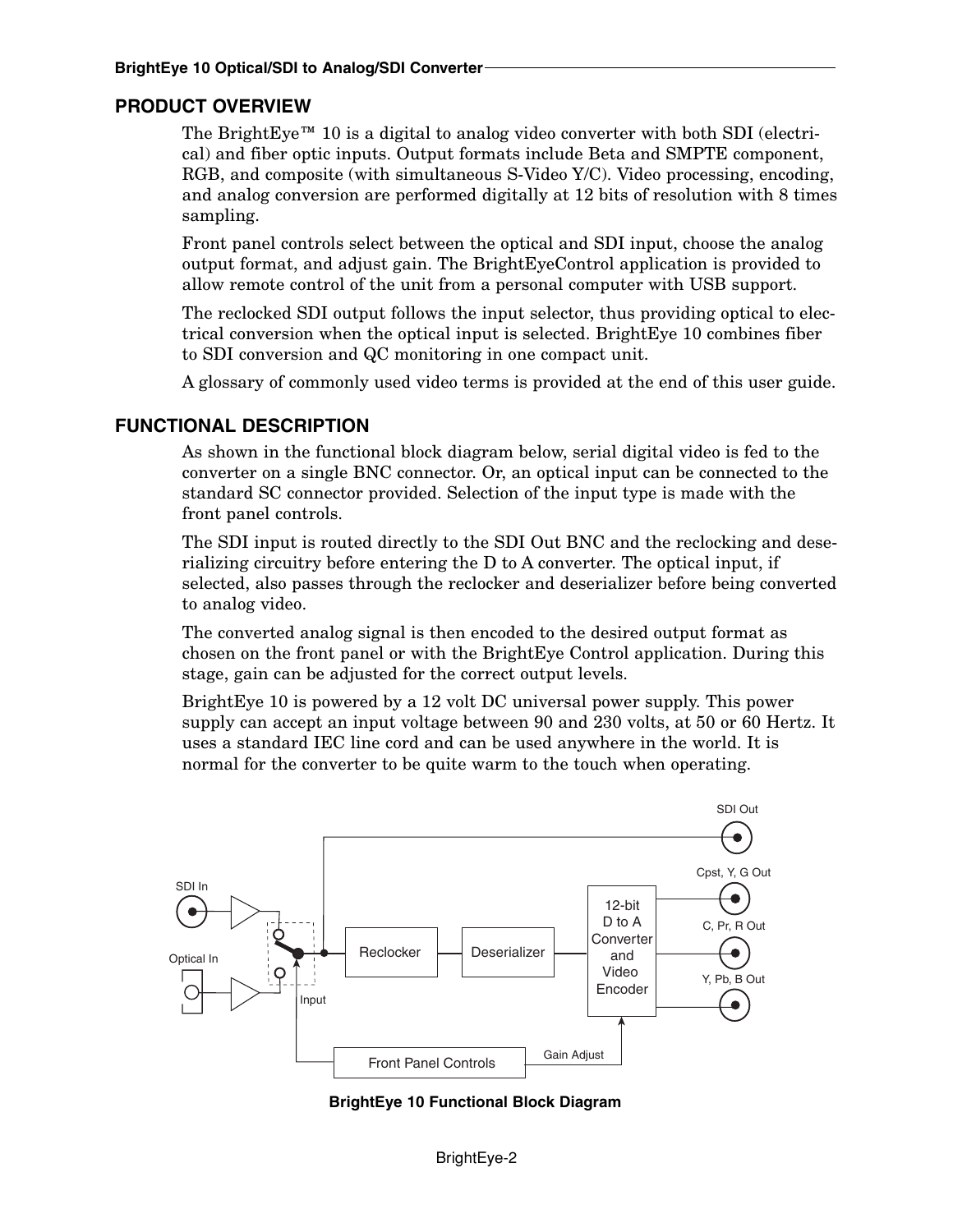#### **APPLICATIONS**

The versatility of BrightEye 10 can be utilized in a number of different applications where conversion of SDI or optical video to analog is required. Some examples of using BrightEye 10 are given below.

#### **Optical to Electrical Conversion with Analog Monitoring**

This application, shown in the illustration below, utilizes the full functionality of BrightEye 10 by using the converted SDI output from an optical input to feed a destination such as a video router while monitoring the signal on an RGB monitor at the same time.



**Optical to Electrical Conversion with Analog Monitoring Illustration**

## **Analog Monitoring of an SDI Signal**

This application performs conversion of an SDI signal from a production switcher to the Composite/S-Video format for feeding an S-VHS tape machine with the Y/C outputs while monitoring the signal on a composite analog monitor as shown below.



**Analog Monitoring of an SDI Signal Illustration**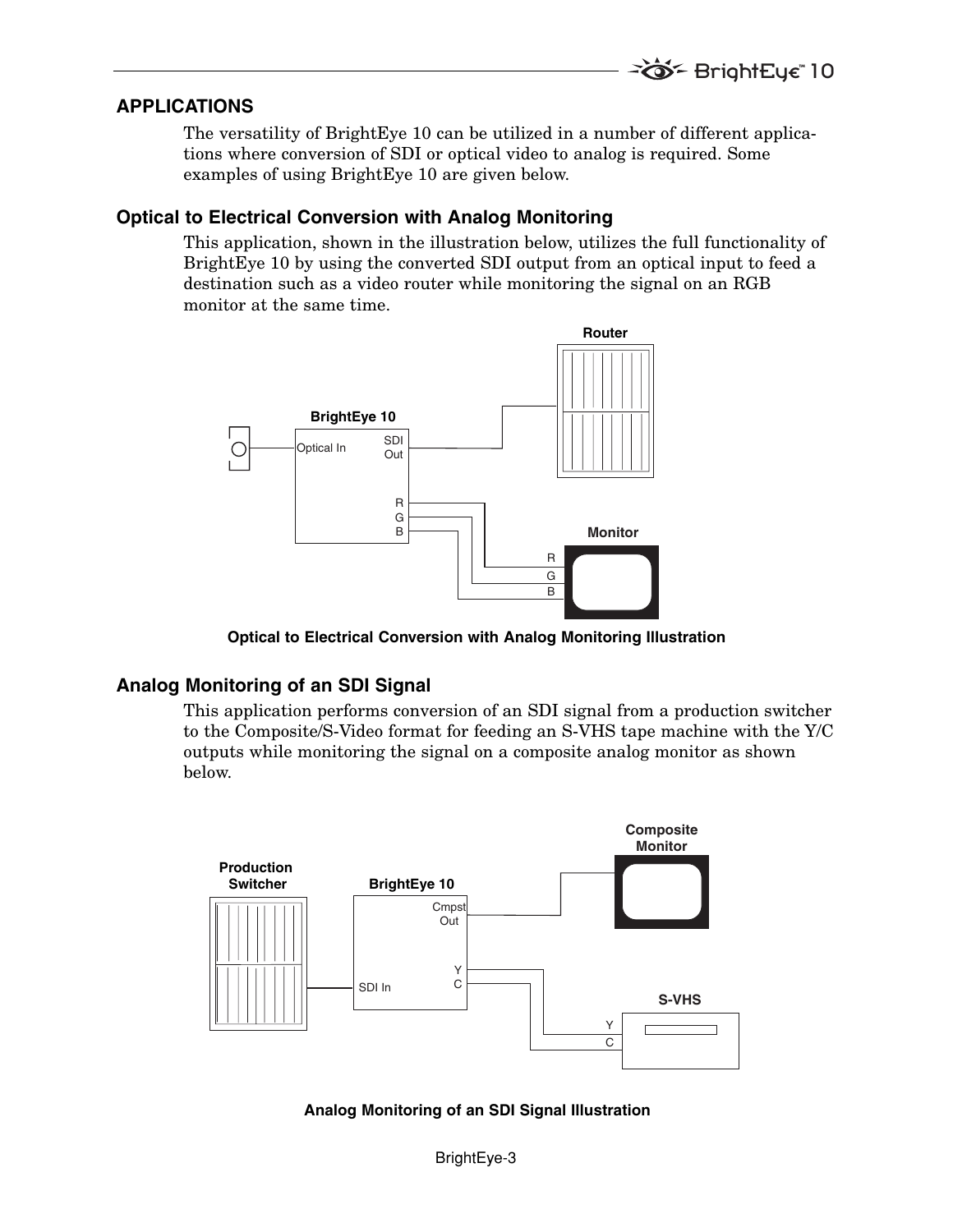# **Driving an RGB Projector**

The ability of BrightEye 10 to accept optical inputs makes it an ideal choice for converting sources located a great distance away. One example of this would be to drive an RGB projector whose video source is located in a distant location similar to the example shown below.



**Application for Driving an RGB Projector**

## **Optical or SDI Input to Component VTR**

BrightEye 10 can provide a converted video output from an SDI or optical input to feed any type of component VTR format as shown in the example below.



**Optical or SDI Input to Component VTR Application**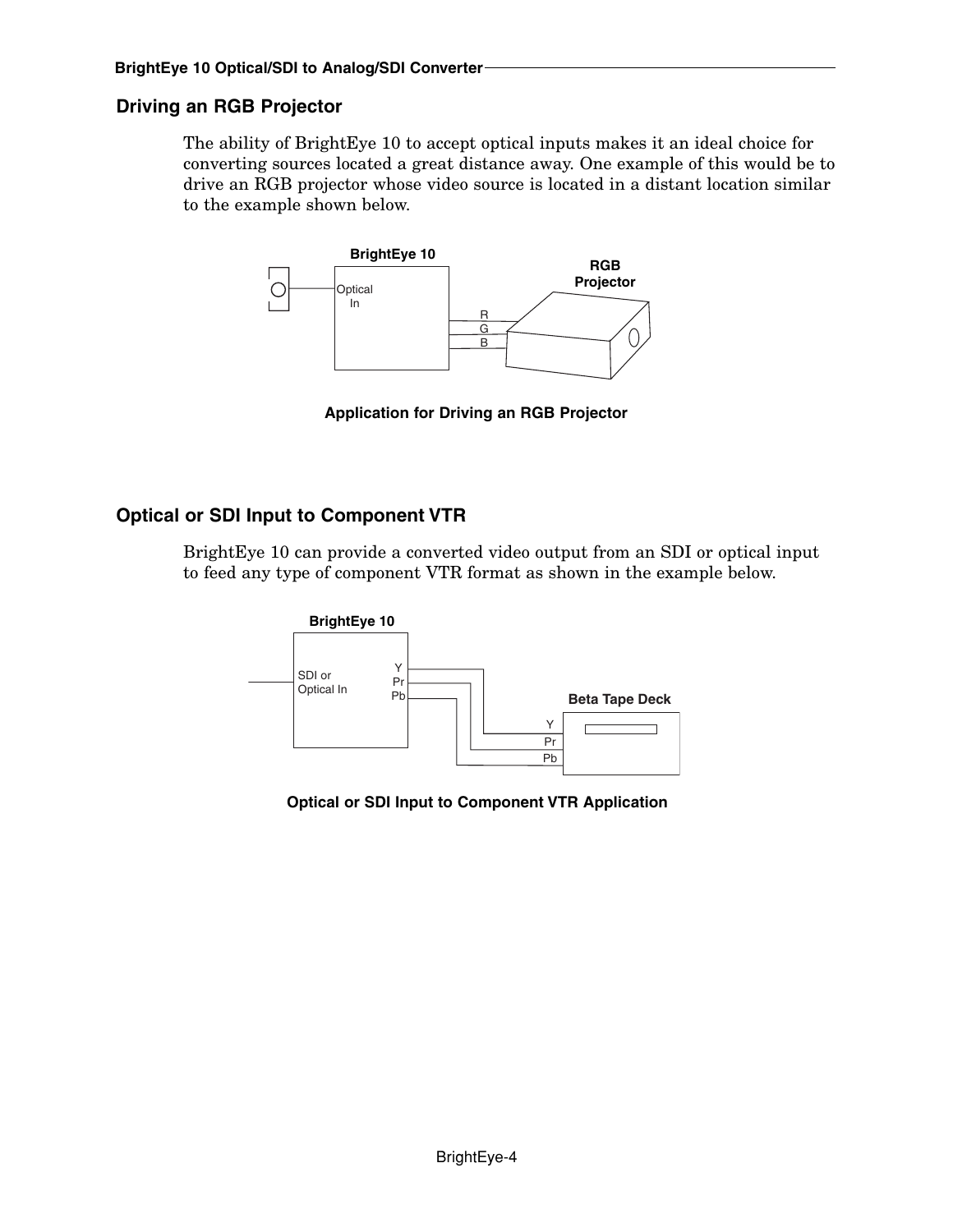## **REAR CONNECTORS**

All connections to the BrightEye 10 converter are made on the rear of the unit. Refer to the illustration below.



**BrightEye 10 Rear Connectors**

#### **Power Connection**

Connect a modular power supply to the 12 volt DC power input connection on the far left of the unit. Use the locking ring to secure it.

# **USB Connector**

The USB connector is used to provide more comprehensive control, diagnostics, and upgrades to the unit from a PC or Mac. Use the BrightEye Control application included on CD-ROM to make adjustments as described in the **OPERATION** section of this user guide.

# **Optical In**

The optical input connector carries the same ITU-R 601 component digital television signal as a directly modulated optical carrier in accordance with SMPTE 297M. The output wavelength is 1310 nm (nanometers), with a nominal output power of -7 dBm. This is an SC type connector which is capable of driving both single mode (SM) and multi-mode (MM) fibers.

As multi-mode fiber has a larger diameter than single mode fiber, multi-mode ingests more light and this can result in overload of the optical receiver. When using multi-mode fiber it is usually necessary to put a short single mode patch cable ahead of the multi-mode fiber at the transmit end to reduce the signal to a normal level.

A suitable arrangement can be a S3YYSFISA one meter, single mode patch cord and a F1-8310 coupler. These items are inexpensive and available from Fiber Instrument Sales (www.fiberinstrumentsales.com).

The patch cord has SC connectors and is used at the BrightEye optical transmitter output. The SC-to-SC coupler then connects this single mode patch cord to the input of the multi-mode fiber link.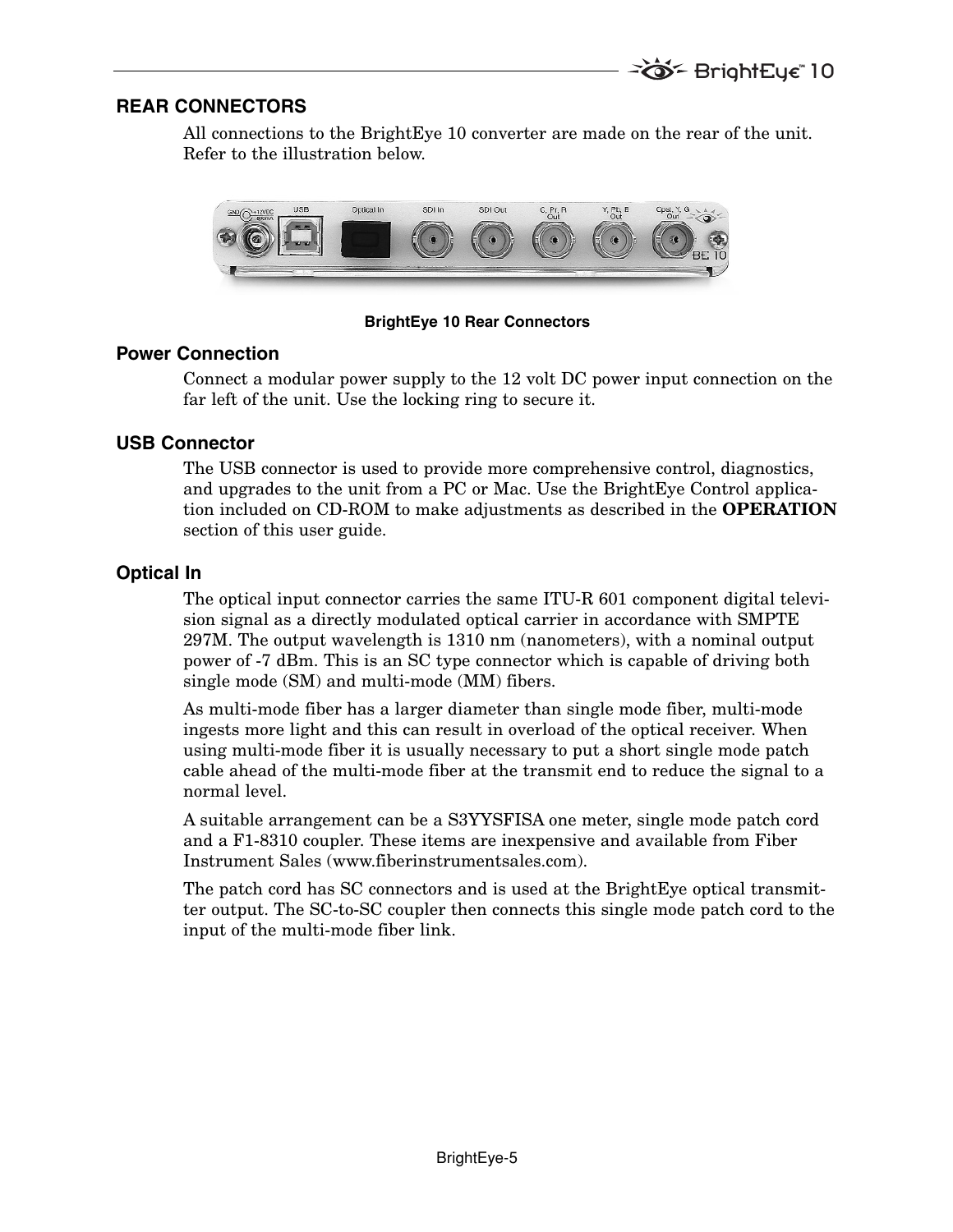# **Input/Output BNCS**

There are five rear BNC connectors used as inputs and outputs as follows:

# **SDI In**

This BNC input accepts a SMPTE 259M serial digital component signal, 525 or 625 line standard.

# **SDI Out**

The Serial Digital Component signal from the reclocking circuitry is presented on this connector. This output conforms to the ITU-R 601 standard for serial digital video, with SMPTE 259M serialization at 270 Mb/s.

# **C, Pr, R Out**

The function of this connector varies according to the selected output format as follows:

- **C** S-Video C output (use Y /C S-Video adapter) NTSC or PAL
- **Pr** SMPTE/Beta analog component color difference R-Y channel output
- **R** RGB Red output

# **Y, Pb, B Out**

The function of this connector varies according to the selected output format as follows:

- **Y** S-Video Y output (use Y /C S-Video adapter) NTSC or PAL
- **Pb** SMPTE/Beta analog component color difference B-Y channel output
- **B** RGB Blue output

## **Cpst, Y, G Out**

The function of this connector varies according to the selected output format as follows:

- **Cpst** NTSC or PAL composite output
- **Y** SMPTE/Beta analog component Y (luminance) output
- **G** RGB G output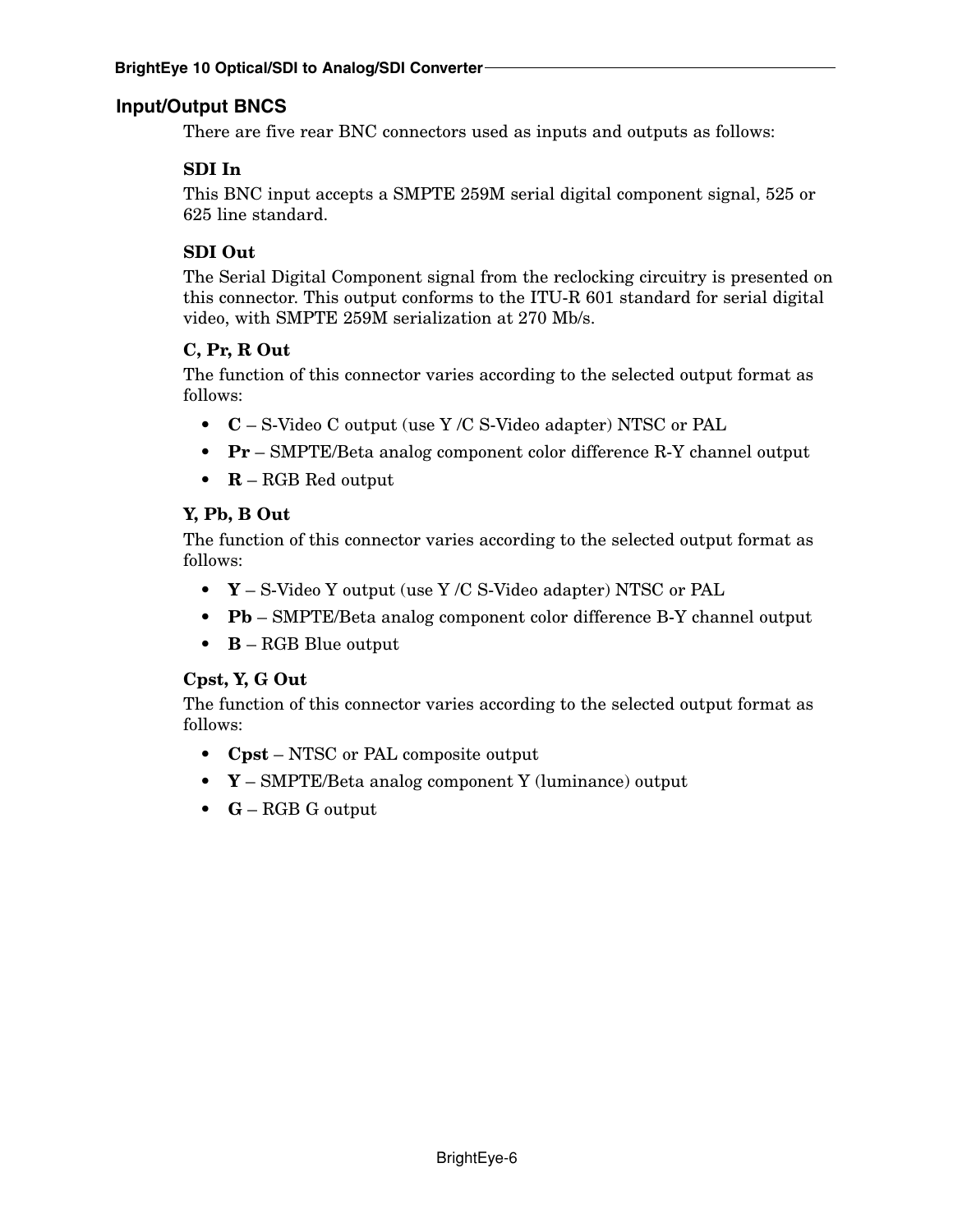## **OPERATION**

Control and operation of the BrightEye 10 converter is performed from the front panel or with the BrightEye Control application.

**NOTE:** Some control settings are only available with BrightEye PC or Mac. These parameters cannot be monitored or controlled with the front panel.

## **Front Panel Controls and Indicators**

The front panel of the converter, shown in the figure below, provides status indicators and control over video input and output selection, and gain.



#### **BrightEye 10 Front Panel**

# **Status Indicators**

The following status indicators are provided on the front panel:

## **In**

Illuminates green when an input for the currently selected video format is detected on the input connector.

## **Input**

The currently selected input type (**SDI** or **Optical**) will illuminate green.

## **Output**

The currently selected output format (**Cpst** {**S-Video**}, **Beta**, **SMPTE**, **or RGB**) will illuminate green.

## **Gain**

Illuminates green when output gain is set to its nominal or unity value. Illuminates red when gain is set higher or lower than nominal setting.

#### **Pwr (Power)**

Illuminates green when power is applied to the converter and the internal voltage regulator is functioning correctly.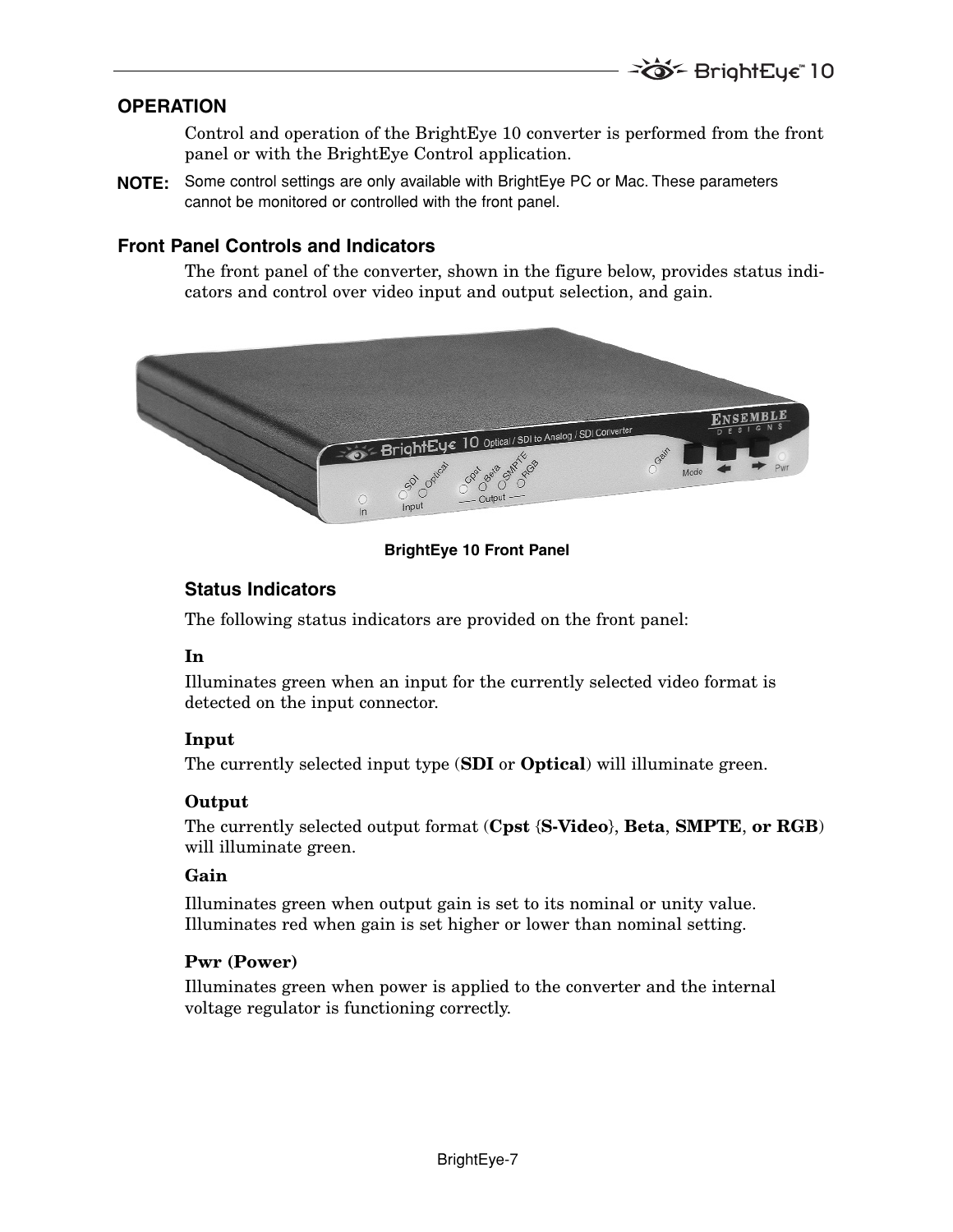# **ADJUSTING PARAMETERS FROM THE FRONT PANEL**

Use the **Mode**, **Right Arrow,** and **Left Arrow** buttons to select and adjust parameters from the front panel.

Pressing the **Mode** button activates the front panel for editing and tabs between each section of editable parameters.

Pressing the **Right Arrow** or **Left Arrow** advances the selection within a given section of parameters, or increases (Right Arrow) or decreases (Left Arrow) the value of a selected parameter.

NOTE: The LED of an edited parameter will blink for 15 seconds, after which time its value is stored in memory. If power is interrupted before this 15 second timeout period has elapsed, the edited state will not be not saved.

The controls and their indicators are described below:

#### **Input**

This control selects the video input format with the following choices:

**Optical** – Fiber optic video

**SDI –** Serial digital component video

#### **Output**

This control selects the video output with the following choices:

**Beta** – Component Video in Beta format

**SMPTE** – Component Video in SMPTE format

**RGB** – Component Video in RGB format

**Cpst** – NTSC or PAL Analog Composite Video with simultaneous Y/C (use a standard S-Video Y/C adapter on the two inputs)

The selected output will be indicated by a green indicator.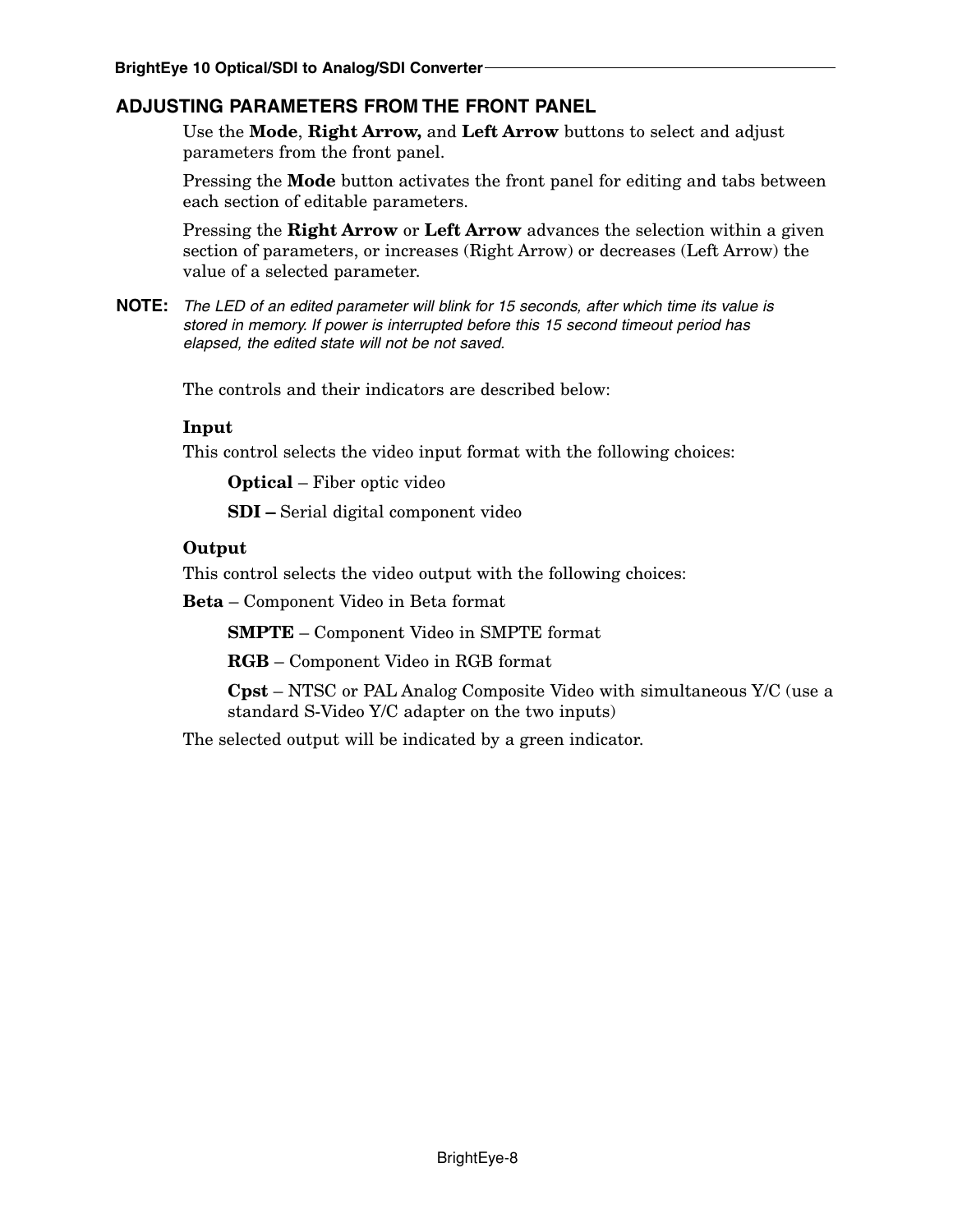#### **Gain**

This control adjusts the gain of the analog video signals in the Digital-to-Analog converter and encoder circuitry of the converter. The right arrow will increase the gain, the left arrow will decrease it. The Gain indicator will light green when the gain is set to its nominal or unity setting.

This is the setting which will produce correct analog output levels from an digital or optical input source which itself is at proper level. The Gain indicator will light red whenever the control is adjusted either higher or lower than the nominal setting. The gain can be reset to nominal (green) by pressing both arrows simultaneously.

# **USING THE BRIGHTEYE CONTROL APPLICATION**

The BrightEye PC and BrightEye Mac applications included on CD-ROM are designed to allow you to configure and control the BrightEye 10 from a personal computer. Installation and instructions for using this software application are given in the PDF manual on disk.

If the BrightEye 10 is connected to a computer running this software, the following menus are available for controlling and monitoring the unit.

#### **Input Menu**

**• Input** – Select the type of input signal to the unit from the **Input** pulldown as **Optical** or **SDI**.

The **Input Pres** status window will report the presence of a video input.

| Input   Output  <br>$\Box$ Input- | $\Gamma$ Input Pres- |
|-----------------------------------|----------------------|
| <b>Optical</b>                    | No Input             |
|                                   |                      |
|                                   |                      |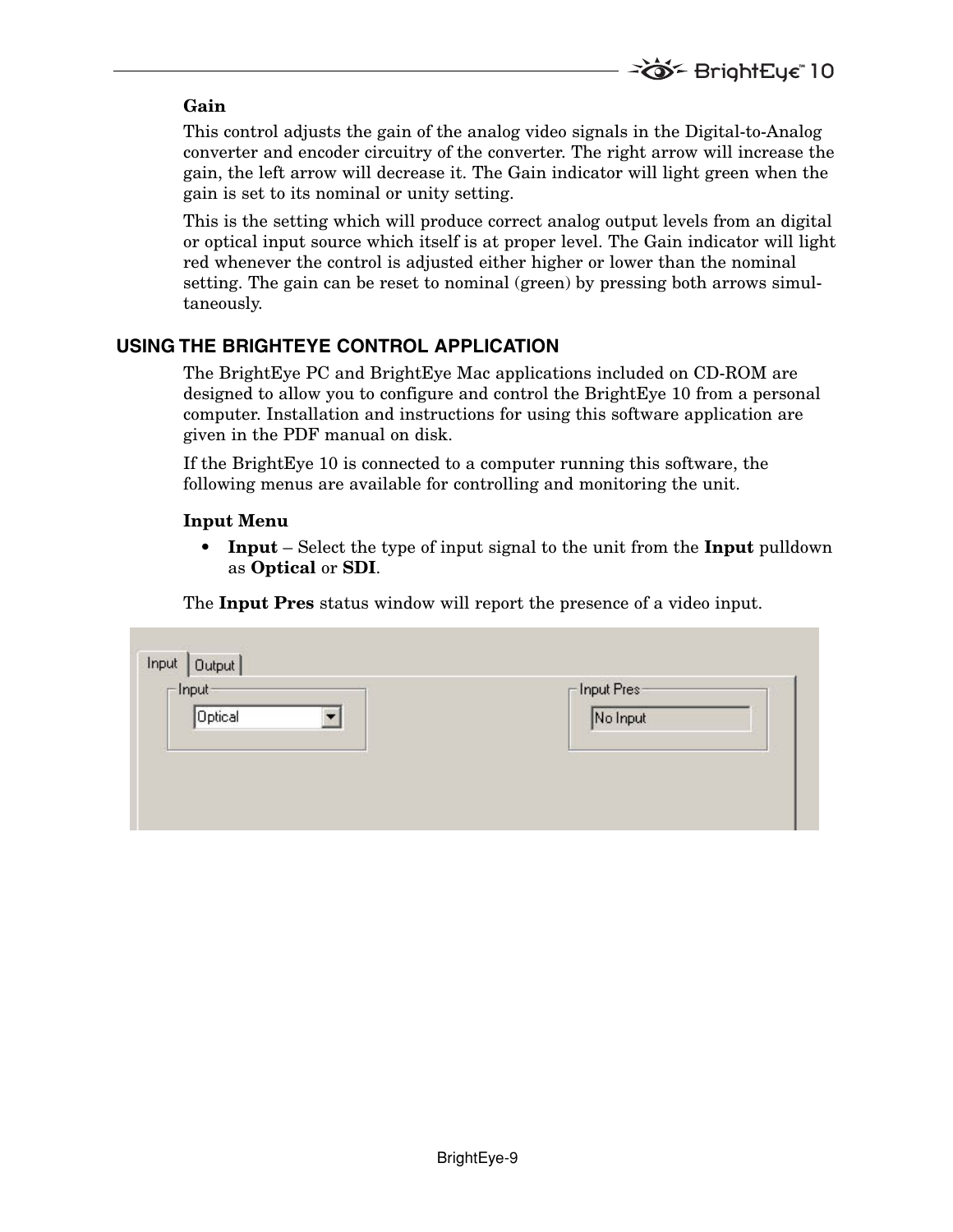#### **Output Menu**

- **Output** select the type of output signal from the unit from the **Output** pulldown as **Composite**, **Beta**, **SMPTE**, **or RGB**.
- **Gain** adjusts the gain of the analog video signals in the Digital-to-Analog converter and encoder circuitry of the converter. The front panel indicator will light green when the gain is set to its nominal or unity setting.

This is the setting which will produce correct analog output levels from an digital or optical input source which itself is at proper level. The indicator will light red whenever the control is adjusted either higher or lower than the nominal setting. The gain can be reset to nominal by selecting the **Default** button.

- **Chroma** adjust the amount of chroma on the output signal in percent as required. This control is only available on BrightEye PC or Mac. There is no front panel control or indication of this setting.
- **Setup** check the box to add setup to the output signal (525 mode). Leave the box unchecked for no setup. This control is only available on BrightEye PC or Mac. There is no front panel control or indication of this setting. Setup will be grayed out when a SMPTE, RGB, or 625 input signal is present.
- **Vert Blanking** select the blanking width with this pulldown from **Wide** (PAL Lines 1-22, NTSC Lines 1-20) or **Narrow** (PAL Lines 1-6, NTSC Lines 1-9). This control is only available on BrightEye PC or Mac. There is no front panel control or indication of this setting.

| <b>Output</b><br>Composite |                       |                                                                                                                        |     |           |
|----------------------------|-----------------------|------------------------------------------------------------------------------------------------------------------------|-----|-----------|
| Gain<br>Default            | is a car a            | $\widetilde{K}$ , $\widetilde{K}$ , $\widetilde{K}$ , $\widetilde{K}$ , $\widetilde{K}$                                | 100 | $\!\! \%$ |
| Chroma<br>Default          | $r = r$<br>$1 - 1$    | $\hat{\mathbf{r}}$ , $\hat{\mathbf{r}}$ , $\hat{\mathbf{r}}$ , $\hat{\mathbf{r}}$ , $\hat{\mathbf{r}}$<br>$\mathbf{I}$ | 100 | $\!\! \%$ |
| Setup<br>$\overline{v}$ On | Vert Blanking<br>Wide |                                                                                                                        |     |           |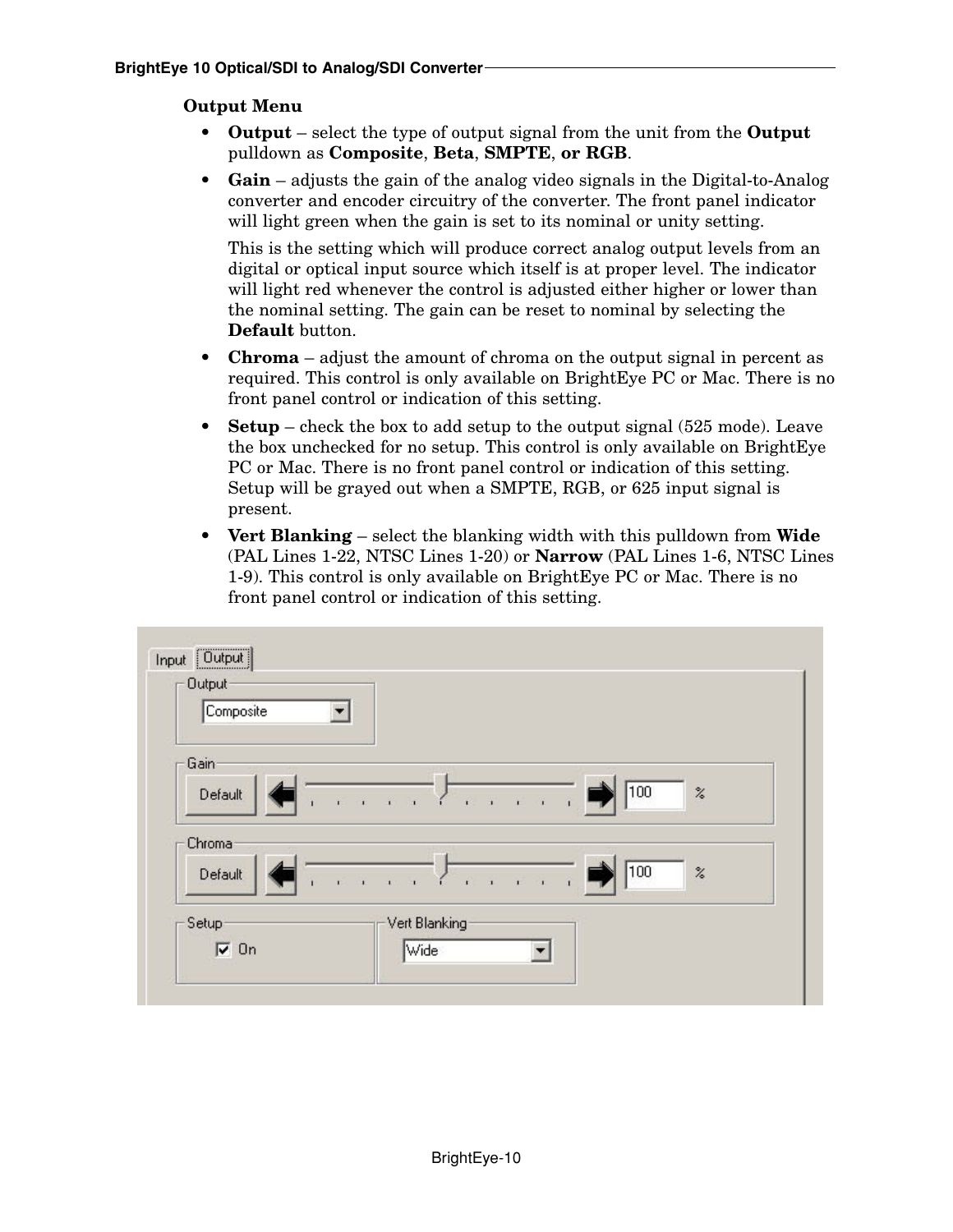# **WARRANTY AND FACTORY SERVICE**

#### **Warranty**

Ensemble Designs, Inc. warrants this product to be free from defect in material and workmanship for a period of five years from the date of delivery. During this two year warranty period, Ensemble Designs, Inc. will repair any defective units at Ensemble's expense if the unit should be determined to be defective after consultation with a factory technician.

This warranty is not transferable. Any implied warranties expire at the expiration date of this warranty.

This warranty does not cover a defect that has resulted from improper or unreasonable use or maintenance as determined by us. This warranty is void if there is any attempt to disassemble or adjust factory set presets without factory authorization.

#### **Factory Service**

If you require service (under warranty or not), please contact Ensemble Designs and ask for Customer Service before you return the unit. This will allow the service technician to provide any other suggestions for identifying the problem and recommend possible solutions.

You may also refer to the technical support section of the Ensemble web site for the latest information on your equipment at the URL below:

http://www.ensembledesigns.com/support

If you return equipment for repair, please get a Return Material Authorization Number (RMA) from the factory first.

Ship the product and a written description of the problem to:

Ensemble Designs, Inc. Attention: Customer Service RMA ##### 870 Gold Flat Rd. Nevada City, CA 95959 USA (530) 478-1830 Fax: (530) 478-1832 service@ensembledesigns.com http://www.ensembledesigns.com Be sure to put your RMA number on the outside of the box.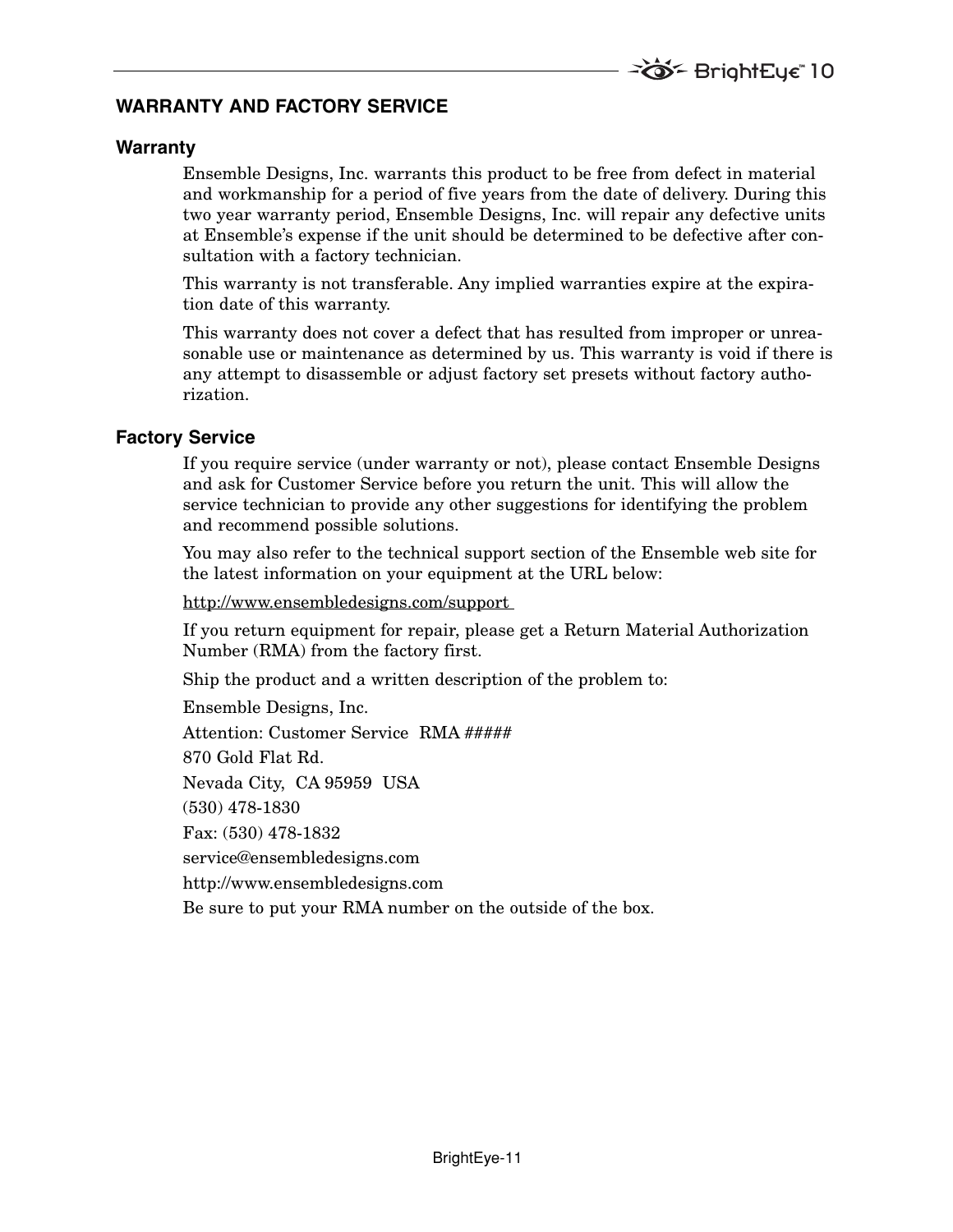# **SPECIFICATIONS**

# **Serial Digital Input**:

| Number:          | One)                                    |
|------------------|-----------------------------------------|
| Signal Type:     | 270 Mb/s SD Serial digital (SMPTE 259M) |
| Impedance:       | 75 Ω                                    |
| Return Loss:     | $>$ 15 dB                               |
| Max Cable Length | 300 meters                              |

# **Optical Input:**

| Number:         | One.                                                        |
|-----------------|-------------------------------------------------------------|
| Type:           | SD.                                                         |
|                 | (SMPTE 297M Optical equivalent of 259M)                     |
| Wavelength:     | $1310 \text{ nm}$                                           |
| Sensitivity:    | $-18$ dBm                                                   |
| Maximum Length: | $20 \;{\rm km}$                                             |
| Fiber Type:     | Single Mode                                                 |
|                 | Multi-mode compatible with 8 dB attenuation at transmit end |
| Connectro:      | SC                                                          |

# **Analog Output:**

| Number:      | One                    |
|--------------|------------------------|
| Type:        | Beta/SMPTE, Y, Pr, Pb, |
|              | RGB                    |
|              | NTSC. PAL Composite    |
|              | NTSC, PAL S-Video      |
| Return Loss: | $> 40$ dB              |
| Output DC:   | None (AC coupled)      |

# **Serial Digital Output:**

| Number:      | One                        |
|--------------|----------------------------|
| Type:        | 270 Mb/s SD Serial Digital |
|              | (SMPTE 259M)               |
| Impedance:   | $75 \Omega$ BNC            |
| Return Loss: | $>15$ dB                   |
| Output DC:   | $< 50$ mV                  |

## **SDI to Analog Performance:**

| <b>Bit Resolution:</b>     | 12 bit output reconstruction |
|----------------------------|------------------------------|
|                            | 8 X oversampling             |
| Signal to Noise:           | $> 65$ dB                    |
| <b>Frequency Response:</b> | $\pm$ 0.1 dB, 0 to 5.5 MHz   |
| K Factors:                 | $< 1\%$                      |
| <b>ScH Phase Error:</b>    | $\leq \pm 2$ degrees         |
| Differential Phase:        | $<$ 1 degree                 |
| Differential Gain:         | $< 1\%$                      |
|                            |                              |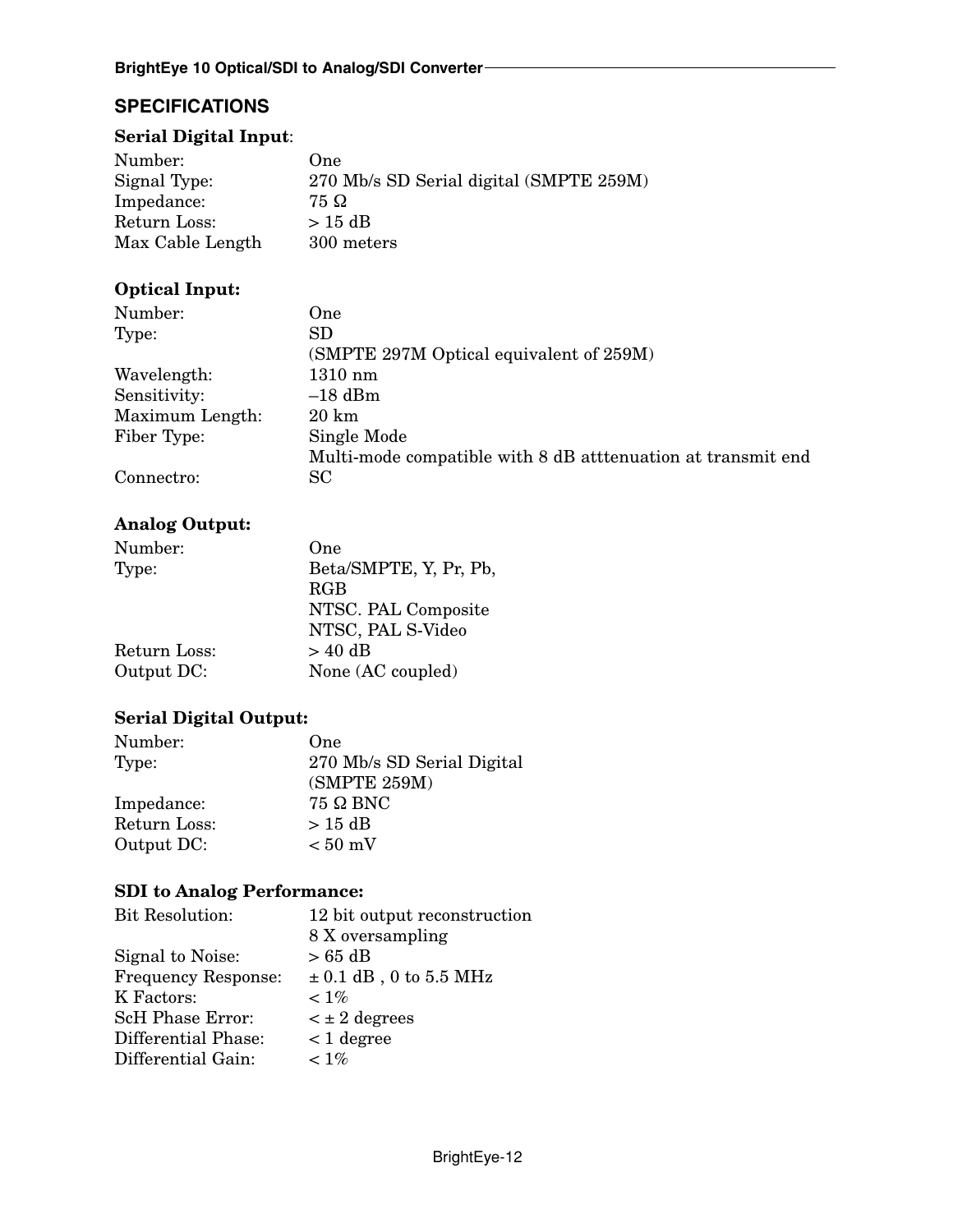

# **General Specifications:**

| $5.625$ " W x 0.8 " H x $5.5$ " D                             |
|---------------------------------------------------------------|
| $(143 \text{ mm} \times 20 \text{ mm} \times 140 \text{ mm})$ |
| including connectors                                          |
| 12 volts, 7 watts                                             |
| 0 to 40 degrees C ambient                                     |
| 0 to $95\%$ noncondensing                                     |
|                                                               |

Due to ongoing product development, all specifications are subject to change.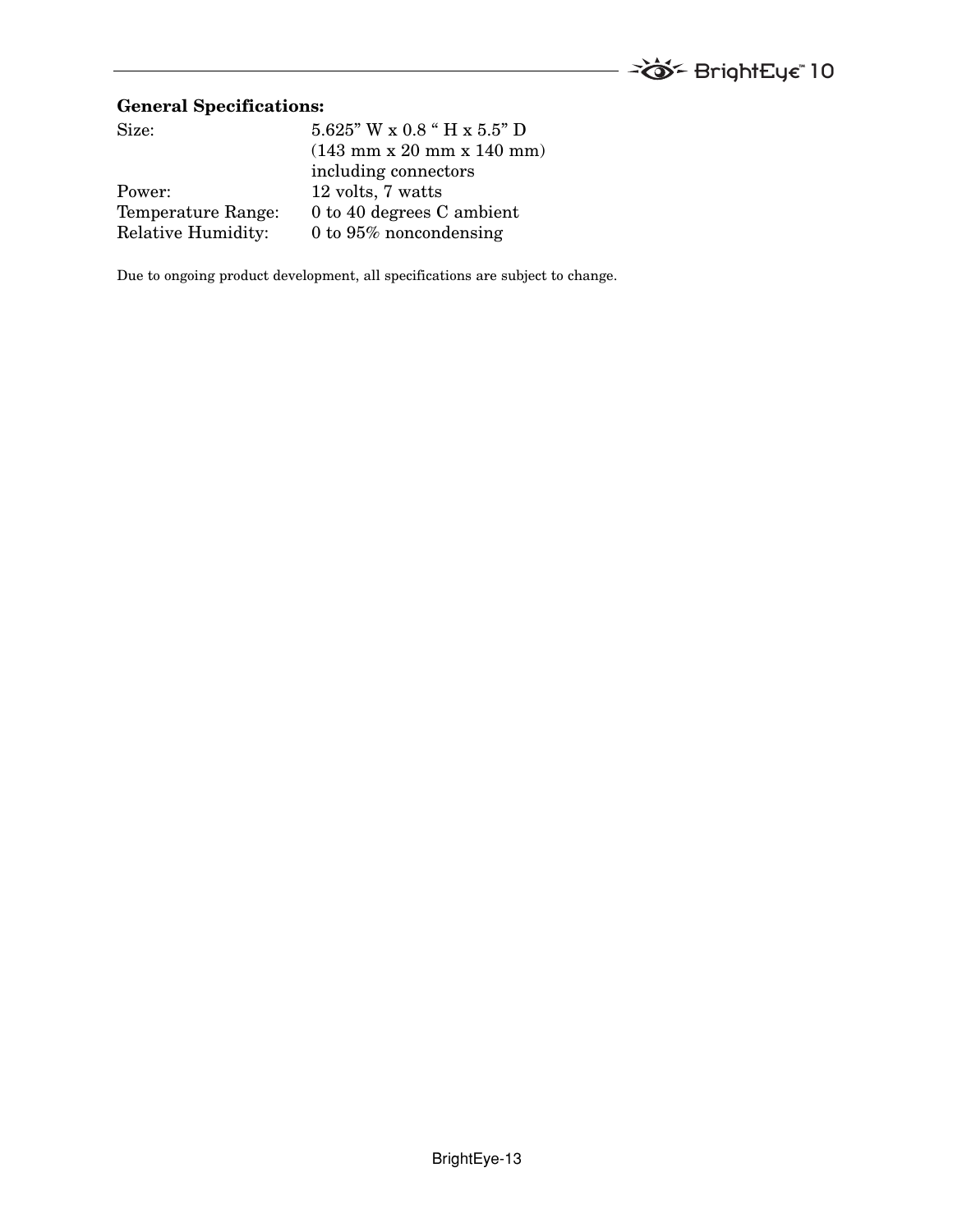# **BRIGHTEYE POWER SUPPLY INFORMATION**

Below is a list of power supplies and optional items that may have come with your BrightEye:

## **BEPS**

BrightEye Individual Power Supply.

#### **BEPS6**

Spider Power Supply. This powers 6 single high BrightEyes or 3 double high BrightEyes (BrightEye 90 family).

## **BEPS6-RP**

Redundant Power Supply for Spider.

#### **BERKMT**

BrightEye Rack Mount. This holds 6 single high BrightEyes or 3 double high BrightEyes (BrightEye 90 family) or a combination.

## **BEBP**

BrightEye Blank Panel. Single high, for empty slots in Rack Mount.

## **BEAC**

Analog Audio Breakout Cable.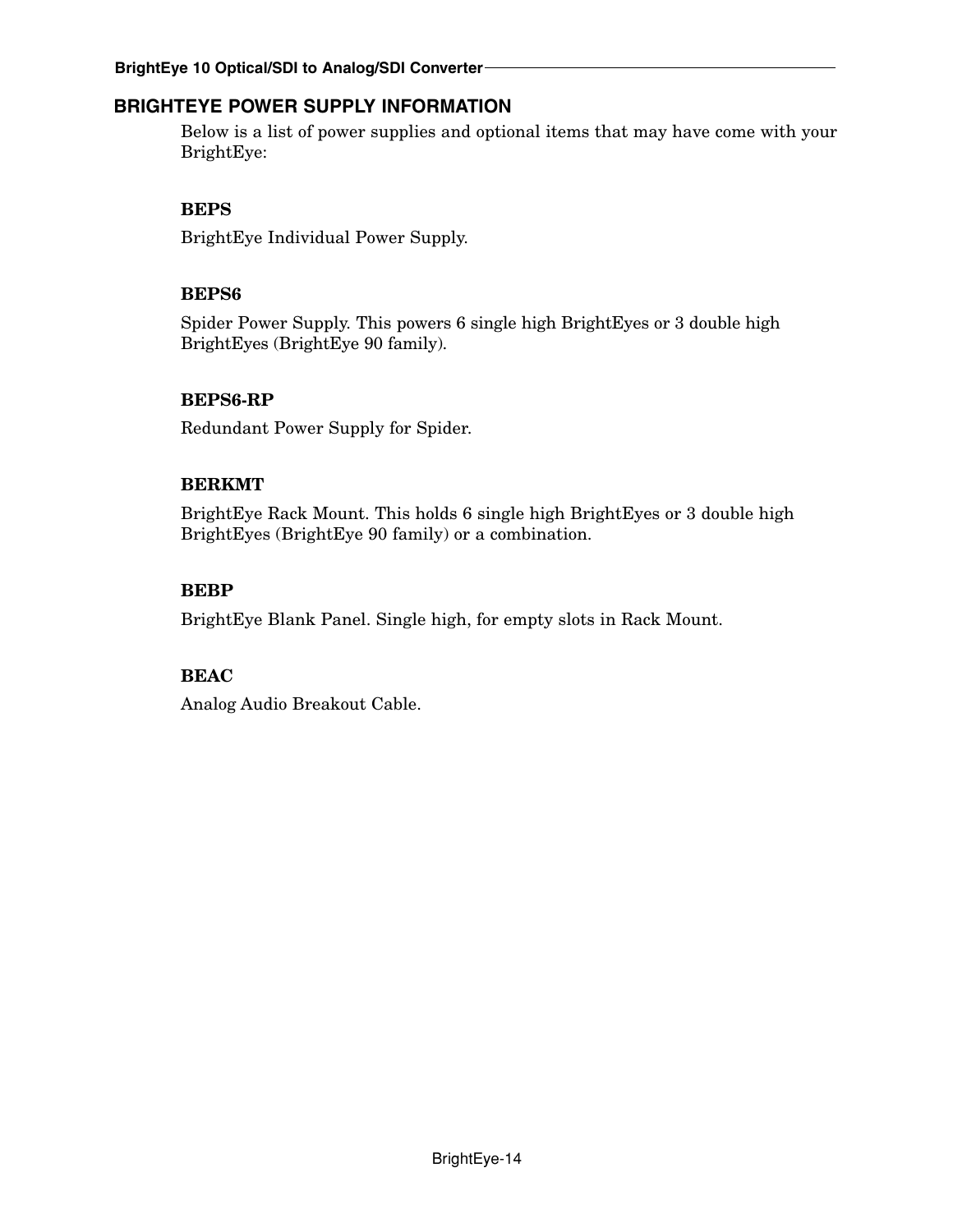# **GLOSSARY**

This is a brief glossary of commonly used terms associated with this product.

#### **AES/EBU**

The digital audio standard defined as a joint effort of the Audio Engineering Society and the European Broadcast Union. AES/EBU or AES3 describes a serial bitstream that carries two audio channels, thus an AES stream is a stereo pair. The AES/EBU standard covers a wide range of sample rates and quantizations (bit depths.) In television systems, these will generally be 48 kHz and either 20 or 24 bits.

#### **Bandwidth**

Strictly speaking, this refers to the range of frequencies (i.e. the width of the band of frequency) used by a signal, or carried by a transmission channel. Generally, wider bandwidth will carry and reproduce a signal with greater fidelity and accuracy.

#### **Beta**

Sony Beta SP video tape machines use an analog component format that is similar to SMPTE, but differs in the amplitude of the color difference signals. It may also carry setup on the luminance channel.

#### **Blanking**

The Horizontal and Vertical blanking intervals of a television signal refer to the time periods between lines and between fields. No picture information is transmitted during these times, which are required in CRT displays to allow the electron beam to be repositioned for the start of the next line or field. They are also used to carry synchronizing pulses which are used in transmission and recovery of the image. Although some of these needs are disappearing, the intervals themselves are retained for compatibility purposes. They have turned out to be very useful for the transmission of additional content, such as teletext and embedded audio.

## **CAV**

Component Analog Video. This is a convenient shorthand form, but it is subject to confusion. It is sometimes used to mean ONLY color difference component formats (SMPTE or Beta), and other times to include RGB format. In any case, a CAV signal will always require 3 connectors – either Y/R-Y/B-Y, or R/G/B.

## **Checkfield**

A Checkfield signal is a special test signal that stresses particular aspects of serial digital transmission. The performance of the Phase Locked-Loops (PLLs) in an SDI receiver must be able to tolerate long runs of 0's and 1's. Under normal conditions, only very short runs of these are produced due to a scrambling algorithm that is used. The Checkfield, also referred to as the Pathological test signal, will "undo" the scrambling and cause extremely long runs to occur. This test signal is very useful for testing transmission paths.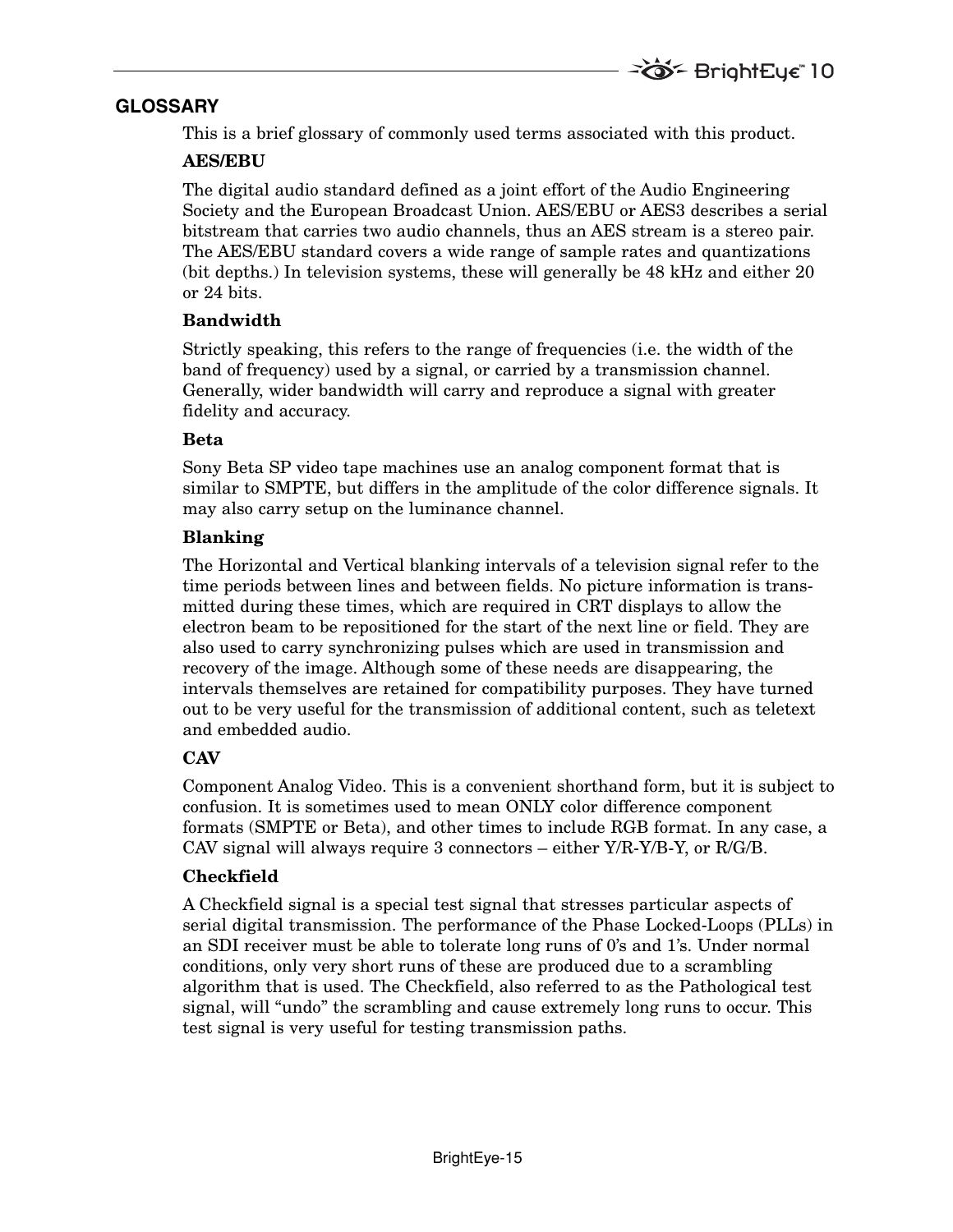# **Chroma**

The color or chroma content of a signal, consisting of the hue and saturation of the image. See also Color Difference.

# **Component**

In a component video system, the totality of the image is carried by three separate but related components. This method provides the best image fidelity with the fewest artifacts, but it requires three independent transmission paths (cables). The commonly used component formats are Luminance and Color Difference (Y/Pr/Pb), and RGB. It was far too unwieldy in the early days of color television to even consider component transmission.

## **Composite**

Composite television dates back to the early days of color transmission. This scheme encodes the color difference information onto a color subcarrier. The instantaneous phase of the subcarrier is the color's hue, and the amplitude is the color's saturation or intensity. This subcarrier is then added onto the existing luminance video signal. This trick works because the subcarrier is set at a high enough frequency to leave spectrum for the luminance information. But it is not a seamless matter to pull the signal apart again at the destination in order to display it or process it. The resultant artifacts of dot crawl (also referred to as chroma crawl) are only the most obvious result. Composite television is the most commonly used format throughout the world, either as PAL or NTSC. It is also referred to as Encoded video.

# **Color Difference**

Color Difference systems take advantage of the details of human vision. We have more acuity in our black and white vision than we do in color. This means that we need only the luminance information to be carried at full bandwidth, we can scrimp on the color channels. In order to do this, RGB information is converted to carry all of the luminance  $(Y$  is the black and white of the scene) in a single channel. The other two channels are used to carry the "color difference". Noted as B-Y and R-Y, these two signals describe how a particular pixel "differs" from being purely black and white. These channels typically have only half the bandwidth of the luminance.

# **Decibel (dB)**

The decibel is a unit of measure used to express the ratio in the amplitude or power of two signals. A difference of 20 dB corresponds to a 10:1 ratio between two signals, 6 dB is approximately a 2:1 ration. Decibels add while the ratios multiply, so 26 dB is a 20:1 ratio, and 14 dB is a 5:1 ratio. There are several special cases of the dB scale, where the reference is implied. Thus, dBm refers to power relative to 1 milliwatt, and dBu refers to voltage relative to .775V RMS. The original unit of measure was the Bel (10 times bigger), named after Alexander Graham Bell.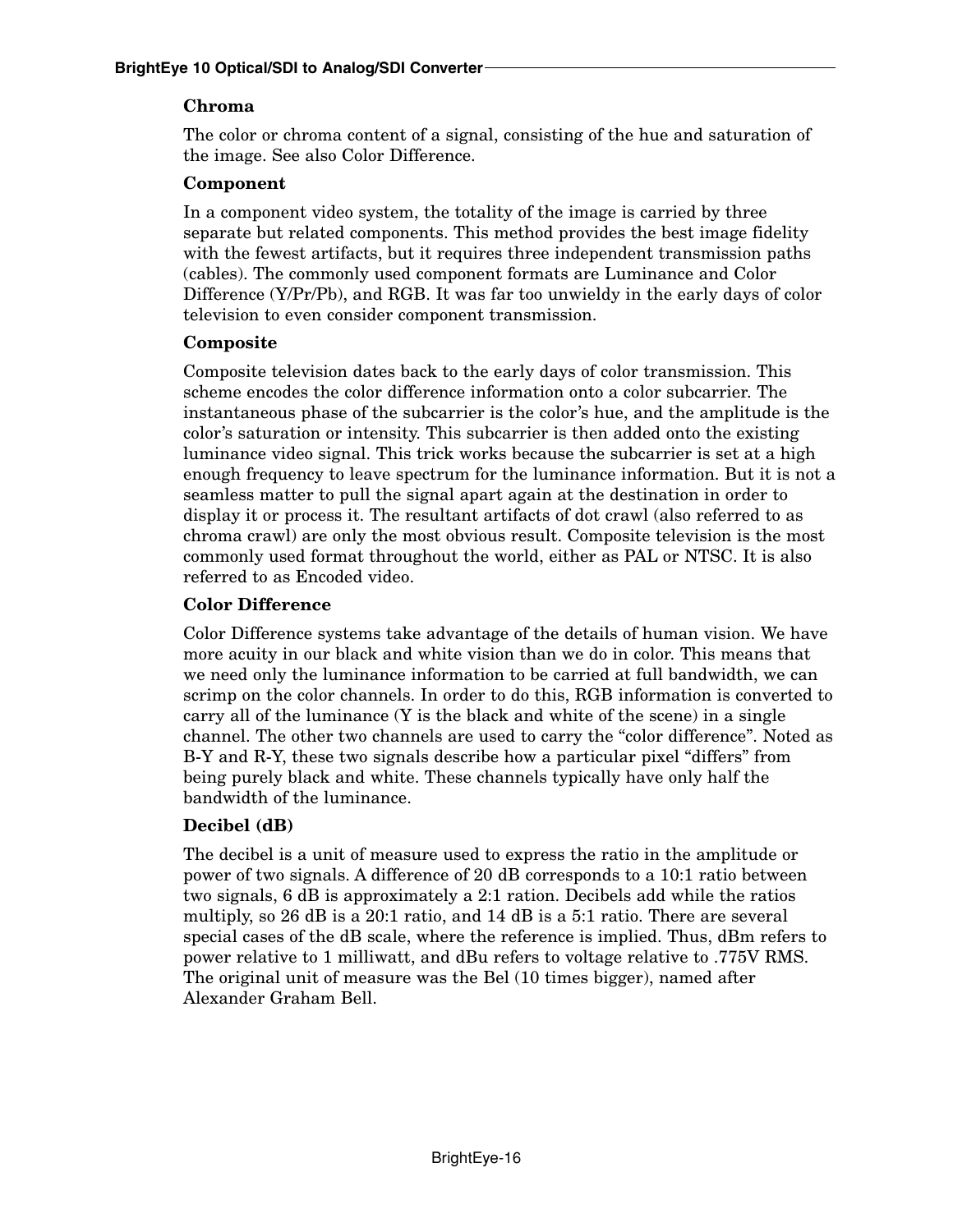#### **dBFS**

In Digital Audio systems, the largest numerical value that can be represented is referred to as Full Scale. No values or audio levels greater than FS can be reproduced because they would be clipped. The nominal operating point (roughly corresponding to 0 VU) must be set below FS in order to have headroom for audio peaks. This operating point is described relative to FS, so a digital reference level of -20 dBFS has 20 dB of headroom before hitting the FS clipping point.

## **EDH**

Error Detection and Handling is a method to verify proper reception of an SDI or HD-SDI signal at the destination. The originating device inserts a data packet in the vertical interval of the SDI signal and every line of the HD signal which contains a checksum of the entire video frame. This checksum is formed by adding up the numerical values of all of the samples in the frame, using a complex formula. At the destination this same formula is applied to the incoming video and the resulting value is compared to the one included in the transmission. If they match, then the content has all arrived with no errors. If they don't, then an error has occurred.

#### **Embedded Audio**

Digital Audio can be carried along in the same bitstream as an SDI or HD-SDI signal by taking advantage of the gaps in the transmission which correspond to the horizontal and vertical intervals of the television waveform. This technique an be very cost effective in transmission and routing, but can also add complexity to signal handling issues because the audio content can no longer be treated independently of the video.

#### **Frame Sync**

A Frame Synchronizer is used to synchronize the timing of a video signal to coincide with a timing reference (usually a color black signal that is distributed throughout a facility). The synchronizer accomplishes this by writing the incoming video into a frame buffer memory under the timing direction of the sync information contained in that video. Simultaneously the memory is being read back by a timing system that is genlocked to a house reference. As a result, the timing or alignment of the video frame can be adjusted so that the scan of the upper left corner of the image is happening simultaneously on all sources. This is a requirement for both analog and digital systems in order to perform video effects or switch glitch-free in a router. Frame synchronization can only be performed within a single television line standard. A synchronizer will not convert an NTSC signal to a PAL signal, it takes a standards converter to do that.

#### **Frequency Response**

A measurement of the accuracy of a system to carry or reproduce a range of signal frequencies. Similar to Bandwidth.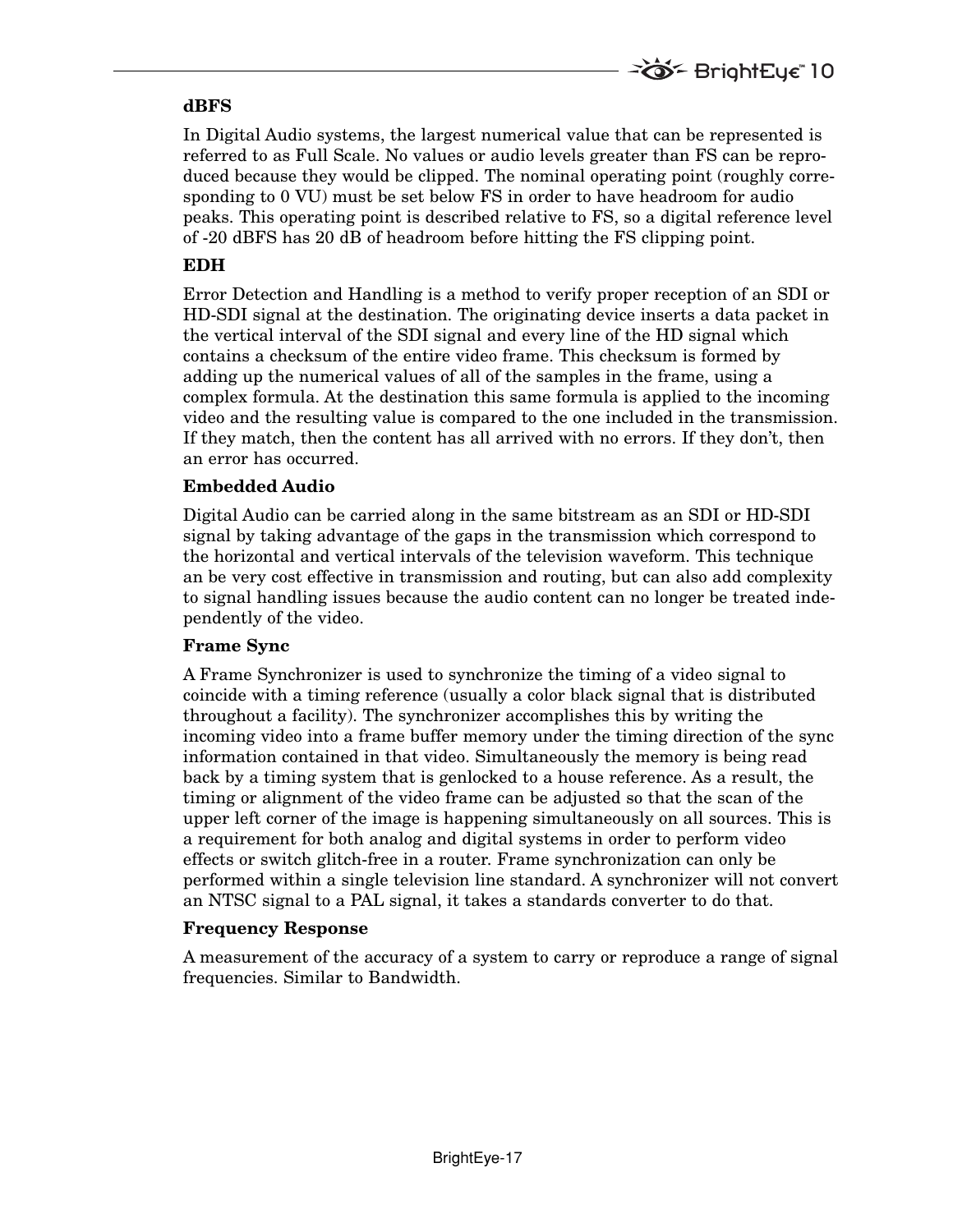#### **IEC**

The International Electrotechnical Commission provides a wide range of worldwide standards. They have provided standardization of the AC power connection to products by means of an IEC line cord. The connection point uses three flat contact blades in a triangular arrangement, set in a rectangular connector. The IEC specification does not dictate line voltage or frequency. Therefore, the user must take care to verify that a device either has a universal input (capable of 90 to 230 volts, either 50 or 60 Hz), or that a line voltage switch, if present, is set correctly.

#### **Interlace**

Human vision can be fooled to see motion by presenting a series of images, each with a small change relative to the previous image. In order to eliminate the flicker, our eyes need to see more than 30 images per second. This is accomplished in television systems by dividing the lines that make up each video frame (which run at 25 or 30 frames per second) into two fields. All of the odd-numbered lines are transmitted in the first field, the even-numbered lines are in the second field. In this way, the repetition rate is 50 or 60 Hz, without using more bandwidth. This trick has worked well for years, bit it introduces other temporal artifacts. Motion pictures use a slightly different technique to raise the repetition rate from the original 24 frames that make up each second of film—they just project each one twice.

## **IRE**

Video level is measured on the IRE scale, where 0 IRE is black, and 100 IRE is full white. The actual voltages that these levels correspond to can vary between formats.

## **ITU-R 601**

This is the principal standard for standard definition component digital video. It defines the luminance and color difference coding system that is also referred to as 4:2:2. The standard applies to both PAL and NTSC derived signals. They both will result in an image that contains 720 pixels horizontally, with 486 vertical pixels in NTSC, and 576 vertically in PAL. Both systems use a sample clock rate of 27 Mhz, and are serialized at 270 Mb/s.

## **Jitter**

Serial digital signals (either video or audio) are subject to the effects of jitter. This refers to the instantaneous error that can occur from one bit to the next in the exact position each digital transition. Although the signal may be at the correct frequency on average, in the interim it varies. Some bits come slightly early, other come slightly late. The measurement of this jitter is given either as the amount of time uncertainty or as the fraction of a bit width. For 270 Mb/s video, the allowable jitter is 740 picoseconds, or 0.2 UI (Unit Interval – one bit width).

## **Luminance**

The "black & white" content of the image. Human vision had more acuity in luminance, so television systems generally devote more bandwidth to the luminance content. In component systems, the luminance is referred to as Y.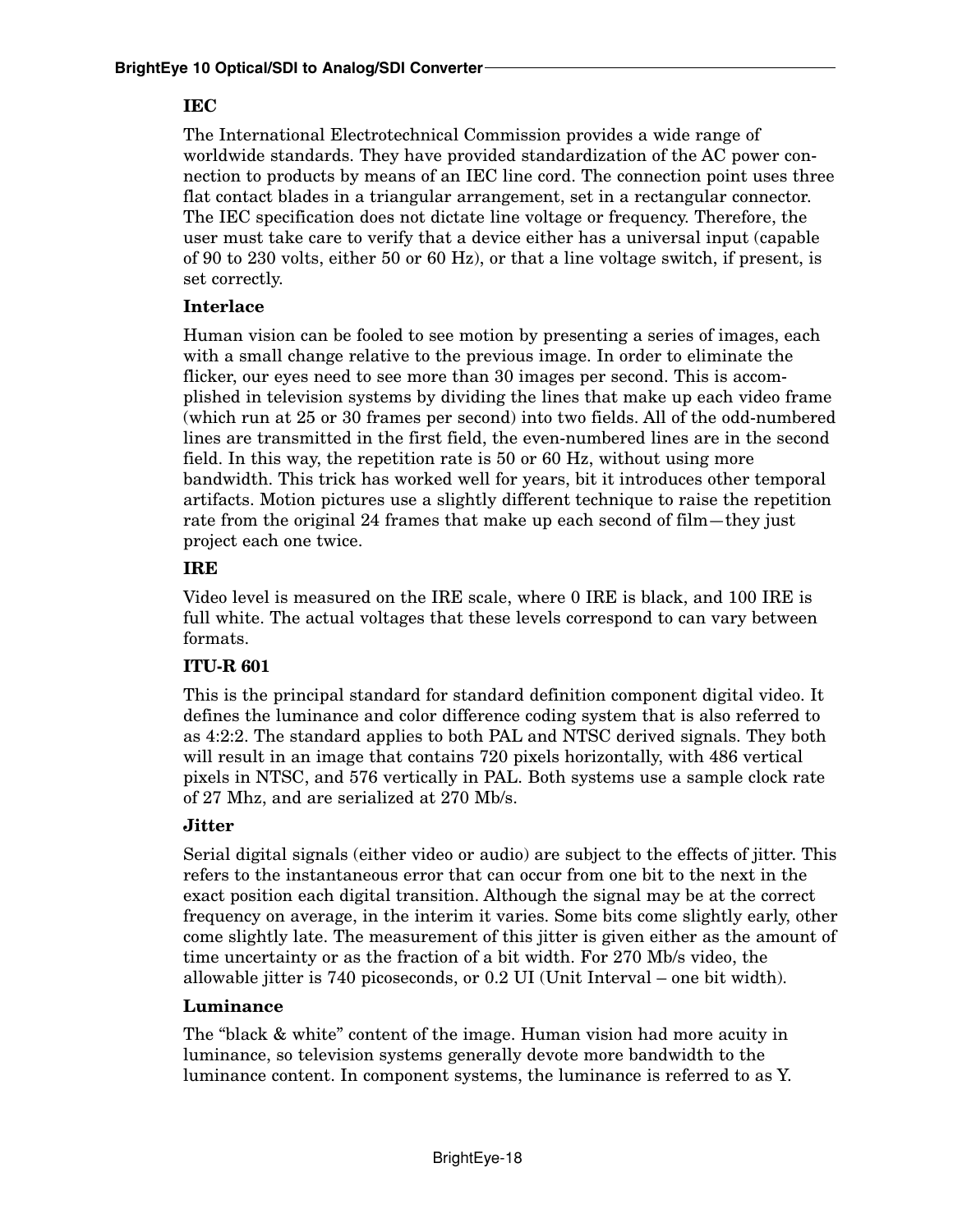## **Multi-mode**

Multi-mode fibers have a larger diameter core (either 50 or 62.5 microns), and a correspondingly larger aperture. It is much easier to couple light energy into a multi-mode fiber, but internal reflections will cause multiple "modes" of the signal to propagate down the fiber. This will degrade the ability of the fiber to be used over long distances.

**TO BrightEye** 10

See also Single mode.

#### **NTSC**

The color television encoding system used in North America was originally defined by the National Television Standards Committee. This American standard has also been adopted by Canada, Mexico, Japan, Korea, and Taiwan. (This standard is referred to disparagingly as Never Twice Same Color.)

#### **Optical**

An optical interface between two devices carries data by modulating a light source. This light source is typically a laser or laser diode (similar to an LED) which is turned on and off at the bitrate of the datastream. The light is carried from one device to another through a glass fiber. The fiber's core acts as a waveguide or lightpipe to carry the light energy from one end to another. Optical transmission has two very significant advantages over metallic copper cables. Firstly, it does not require that the two endpoint devices have any electrical connection to each other. This can be very advantageous in large facilities where problems with ground loops appear. And secondly, and most importantly, an optical interface can carry a signal for many kilometers or miles without any degradation or loss in the recovered signal. Copper is barely useful at distances of just 1000 feet.

#### **Oversampling**

A technique to perform digital sampling at a multiple of the required sample rate. This has the advantage of raising the Nyquist Rate (the maximum frequency which can be reproduced by a given sample rate) much higher than the desired passband. this allows more easily realized anti-aliasing filters.

## **PAL**

During the early days of color television in North America, European broadcasters developed a competing system called Phase Alternation by Line. This slightly more complex system is better able to withstand the differential gain and phase errors that appear in amplifiers and transmission systems. Engineers at the BBC claim that it stands for Perfection At Last.

#### **Progressive**

An image scanning technique which progresses through all of the lines in a frame in a single pass. Computer monitors all use progressive displays. This contrasts to the interlace technique common to television systems.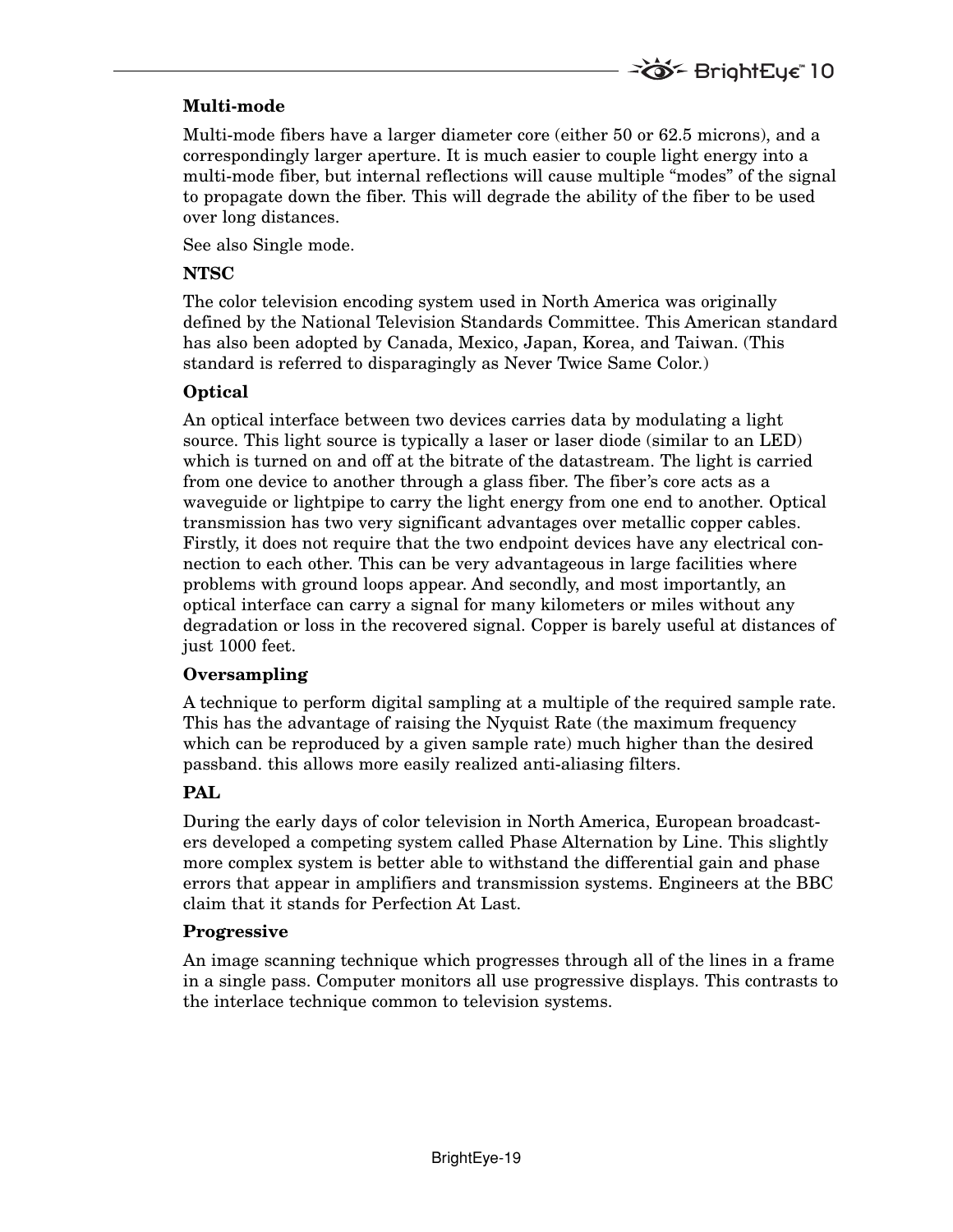#### **Return Loss**

An idealized input or output circuit will exactly match its desired impedance (generally 75 ohms) as a purely resistive element, with no reactive (capacitive or inductive elements). In the real world we can only approach the ideal. So our real inputs and outputs will have some capacitance and inductance. This will create impedance matching errors, especially at higher frequencies. The Return Loss of an input or output measures how much energy is returned (reflected back due to the impedance mismatch). For digital circuits, a return loss of 15 dB is typical. This means that the energy returned is 15 dB less than the original signal. In analog circuits, a 40 dB figure is expected.

#### **RGB**

RGB systems carry the totality of the picture information as independent Red, Green, and Blue signals. Television is an additive color system, where all three components add to produce white. Because the luminance (or detail) information is carried partially in each of the RGB channels, all three must be carried at full bandwidth in order to faithfully reproduce an image.

#### **ScH Phase**

Used in composite systems, ScH Phase measures the relative phase between the leading edge of sync on line 1 of field 1 and a continuous subcarrier sinewave. Due to the arithmetic details of both PAL and NTSC, this relationship is not the same at the beginning of each frame. In PAL, the pattern repeats ever 4 frames (8 fields) which is also known as the Bruch Blanking sequence. In NTSC, the repeat is every 2 frames (4 fields). This creates enormous headaches in editing systems and the system timing of analog composite facilities.

#### **SDI**

Serial Digital Interface. This term refers to inputs and outputs of devices that support serial digital component video. This generally means standard definition at 270 Mb/s. The use of "HD-SDI" is beginning to appear to indicate High Definition Serial Digital video at 1.485 Gb/s.

#### **SMPTE**

The Society of Motion Picture and Television Engineers is a professional organization which has done tremendous work in setting standards for both the film and television industries. The term "SMPTE'" is also shorthand for one particular component video format - luminance and color difference.

#### **Single Mode**

A Single mode (or mono-mode) optical fiber carries an optical signal on a very small diameter (9 micron) core surrounded with cladding. The small diameter means that no internally reflected lightwaves will be propagated. Thus only the original "mode" of the signal passes down the fiber. A single mode fiber used in an optical SDI system can carry a signal for up to 20 kilometers. Single mode fibers require particular care in their installation due to the extremely small optical aperture that they present at splice and connection points.

See also Multi-mode.